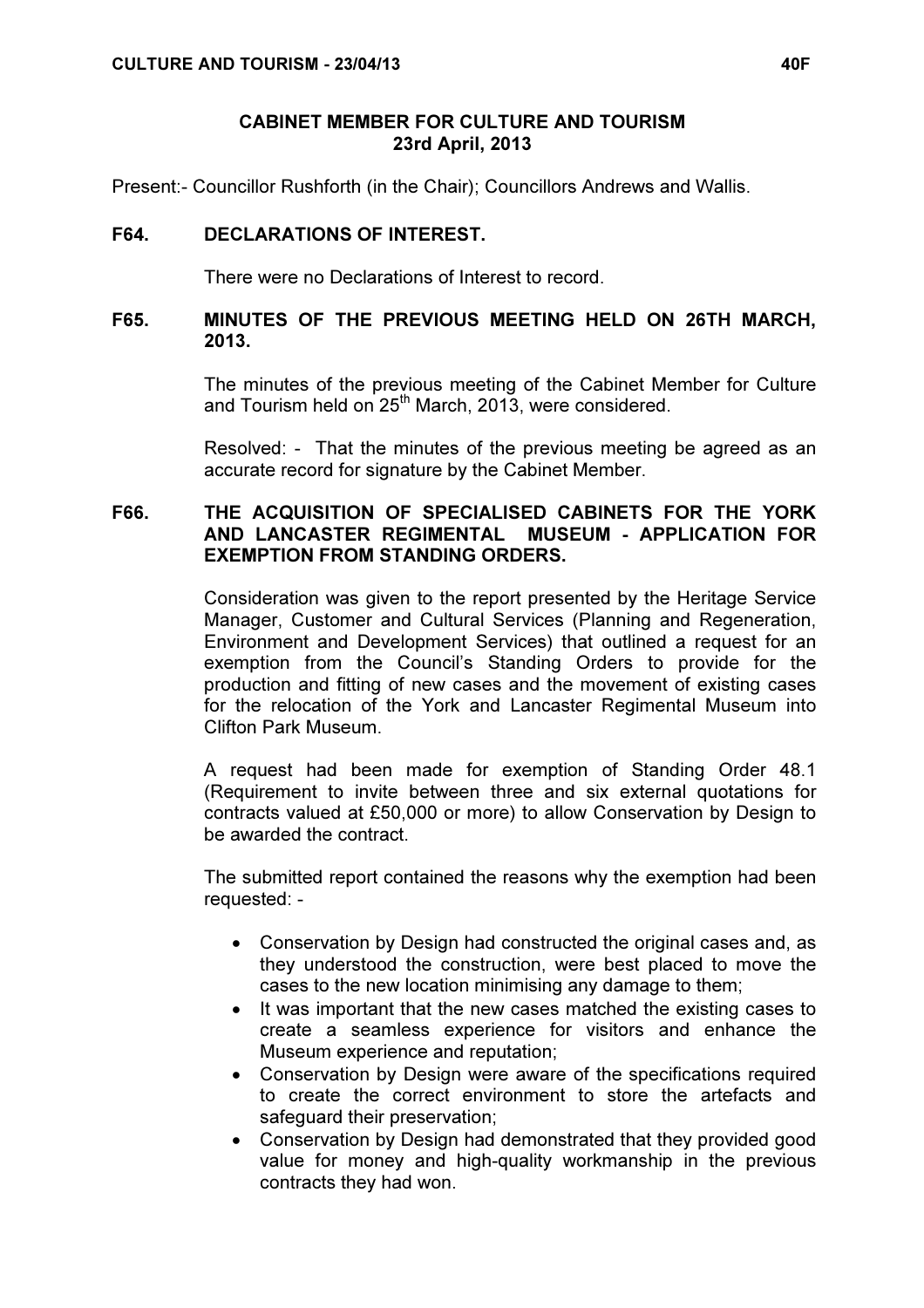The report noted the financial cost of the proposal and that it would be met within the existing budget for the relocation process.

Discussion ensued on the proposal and the overall project of relocating the York and Lancaster Regimental Museum.

Resolved:- That exemption from Standing Order 48.1 (requirement to invite between three and six external quotations for contracts valued at £50,000 or more) be approved and the contract awarded to Conservation by Design for the purchase of new cases and the relocation of existing cases to accommodate the items of the York and Lancaster Regimental Museum in the Clifton Park Museum.

## F67. COMMUNICATIONS UPDATE.

The following issues were raised under this item: –

## Welcome to Yorkshire Roadshows: -

Welcome to Yorkshire was organising roadshows around the region to help businesses understand how they could obtain maximum benefit from the Tour de France Grand Depart in July 2014.

A roadshow at the Crucible Theatre in Sheffield had been scheduled for 9<sup>th</sup> May, 2013, but Rotherham MBC had lobbied for an additional event to be held to serve the rest of the sub-region area, most of which was some distance from the actual tour route.

Details had yet to be finalised, but it was likely that a further event would be held at Magna on  $5<sup>th</sup>$  June, 2013. Once the date had been confirmed it would be publicised to local businesses.

The Cabinet Member was glad to receive this update and hoped that a good attendance would be achieved from the sub-region area.

#### Riverside House Library, Heritage and Arts space: -

It was noted that the Library, Heritage and Arts Services had been located in Riverside House for one year on 23<sup>rd</sup> April, 2013, including the Library at Riverside. To celebrate its first anniversary a number of events had been planned to showcase the services and resources available and to celebrate the partnerships that existed with local artists, musicians, performers, poets and writers.

Resolved: - (1) That the information shared be noted.

(2) That a further report be submitted to the Cabinet Member in relation to work undertaken by Rotherham MBC in conjunction with partner